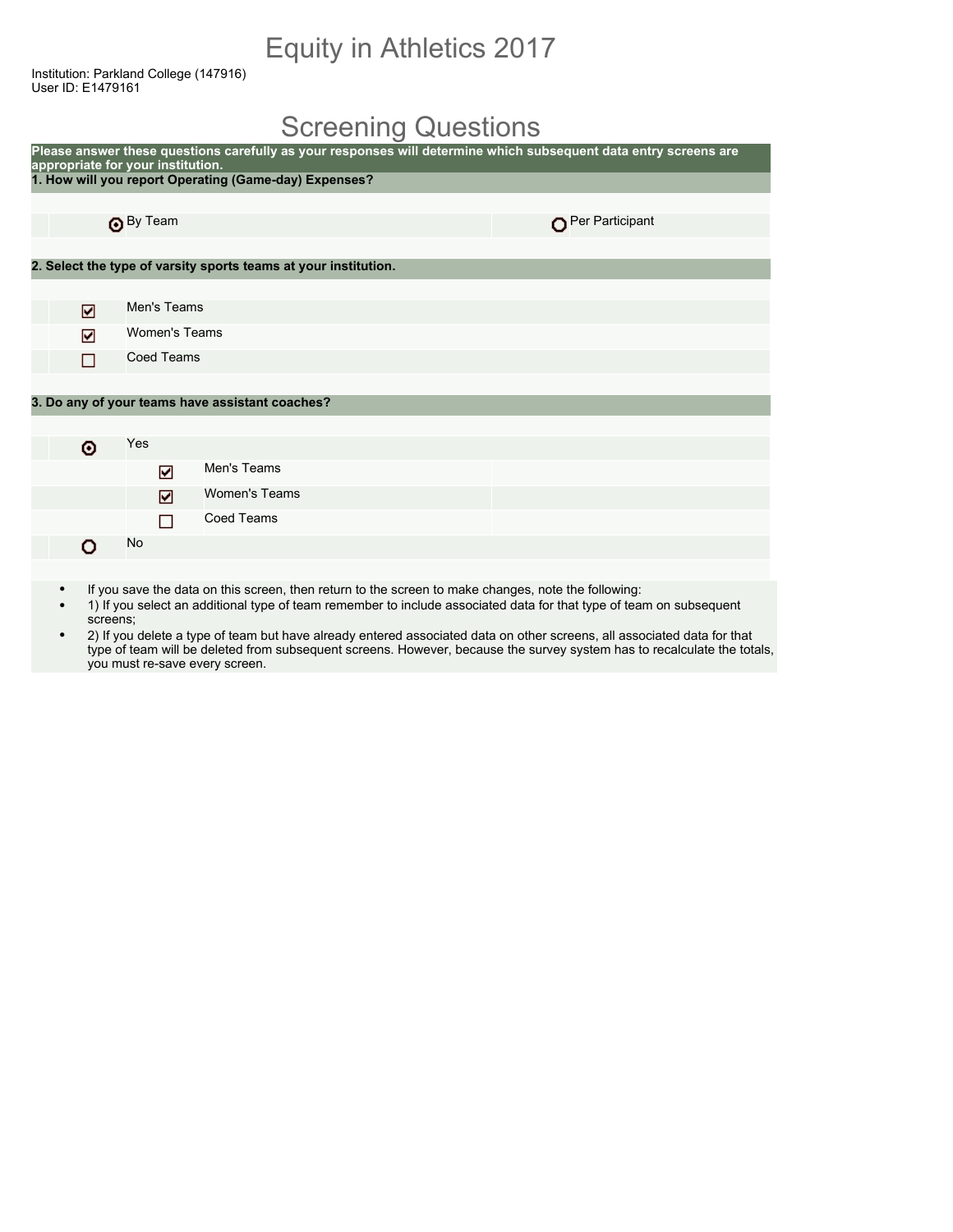## Sports Selection - Men's and Women's Teams

| Select the varsity sports teams at your institution. |                |                                                         |                |                |
|------------------------------------------------------|----------------|---------------------------------------------------------|----------------|----------------|
| <b>Sport</b>                                         | Men's          | <b>Women'sSport</b>                                     | Men's          | <b>Women's</b> |
| Archery                                              |                | <b>Badminton</b>                                        |                | П              |
| <b>Baseball</b>                                      | ☑              | <b>Basketball</b>                                       | ☑              | ☑              |
| Beach Volleyball                                     |                | <b>Bowling</b>                                          |                | П              |
| <b>Cross Country</b>                                 | H              | Diving                                                  | ΙI             | □              |
| Equestrian                                           | П              | Fencing                                                 |                | $\Box$         |
| <b>Field Hockey</b>                                  |                | Football                                                | П              |                |
| Golf                                                 | ☑              | Gymnastics                                              |                | П              |
| Ice Hockey                                           | H              | Lacrosse                                                | $\Box$         | □              |
| Rifle                                                |                | Rodeo                                                   |                | П              |
| Rowing                                               | ш              | Sailing<br>П                                            | П              | □              |
| Skiing                                               | П              | Soccer                                                  | ☑              | ☑              |
| Softball                                             |                | <b>D</b> Squash                                         | П              | $\Box$         |
| Swimming                                             | ▛              | Swimming and Diving (combined)                          | $\blacksquare$ | □              |
| <b>Synchronized Swimming</b>                         |                | <b>Table Tennis</b>                                     | П              | П              |
| <b>Team Handball</b>                                 | $\blacksquare$ | Tennis                                                  |                | П              |
| Track and Field (Indoor)                             | П              | Track and Field (Outdoor)                               | П              | $\Box$         |
| Track and Field and Cross Country<br>(combined)      | П              | Volleyball<br>п                                         | П              | ☑              |
| <b>Water Polo</b>                                    | П              | <b>Weight Lifting</b><br>П                              |                | П              |
| Wrestling                                            | П              | Other Sports (Specify sports in the<br>caveat box.) $*$ | <b>Talent</b>  | П              |

CAVEAT

**\*** If you indicated in the caveat box that your other sports are Dancing and/or Cheerleading, please specify in the caveat box that these are competitive varsity teams (i.e., not pep squads).

- If you save the data on this screen, then return to the screen to make changes, note the following:
- 1) If you select an additional team remember to include associated data for that sport on subsequent screens;
- 2) If you delete a sport but have already entered associated data on other screens, all associated data for that sport will be deleted from subsequent screens. However, because the survey system has to recalculate the totals, you must resave every screen.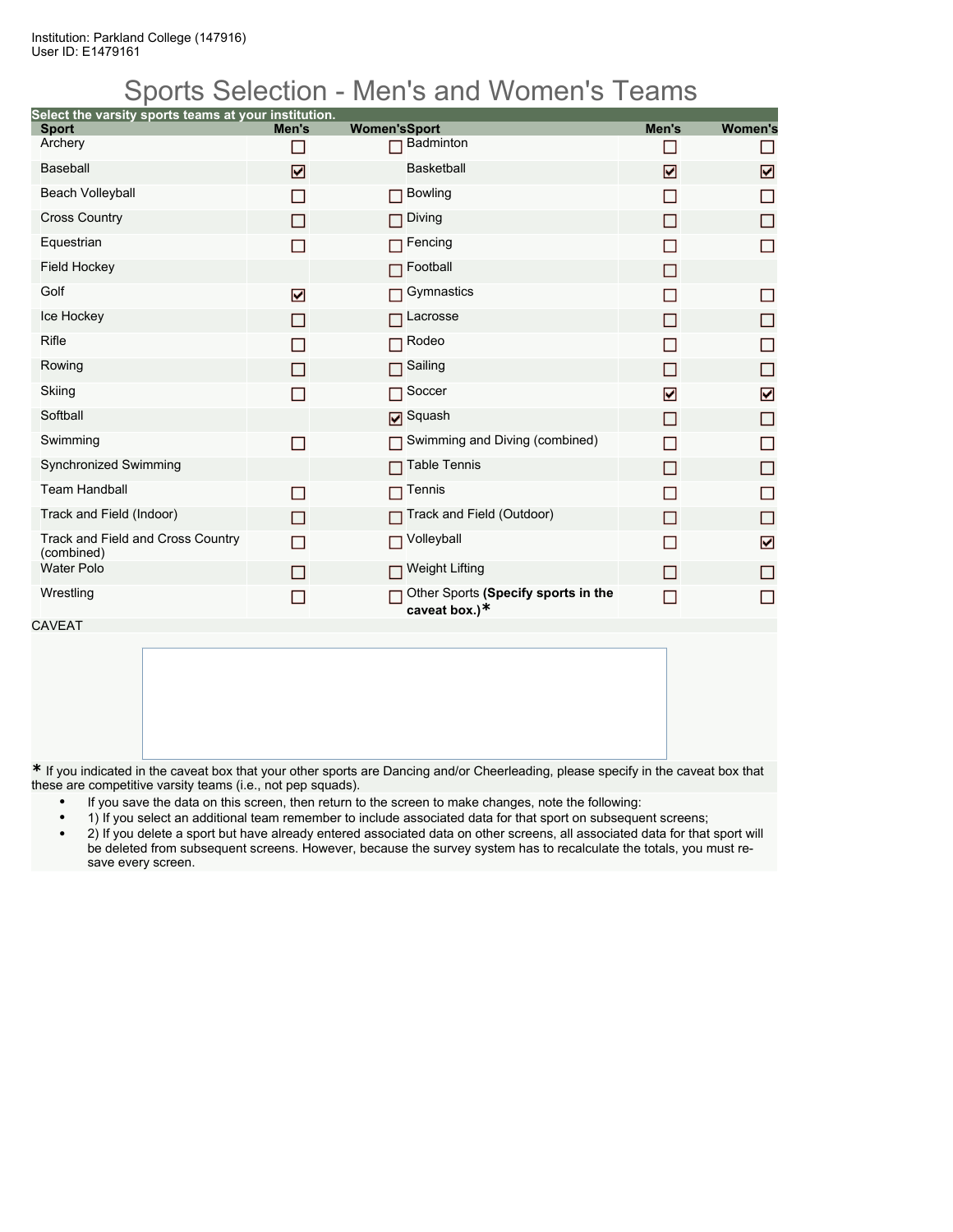## Athletics Participation - Men's and Women's Teams

**Enter the number of participants as of the day of the first scheduled contest.**

| <b>Varsity Teams</b>                                                                                                                                                | <b>Men's Teams</b> | <b>Women's Teams</b> |
|---------------------------------------------------------------------------------------------------------------------------------------------------------------------|--------------------|----------------------|
| Baseball                                                                                                                                                            | 38                 |                      |
| <b>Basketball</b>                                                                                                                                                   | 16                 | 14                   |
| Golf                                                                                                                                                                | 9                  |                      |
| Soccer                                                                                                                                                              | 22                 | 20                   |
| Softball                                                                                                                                                            |                    | 18                   |
| Volleyball                                                                                                                                                          |                    | 18                   |
| Total Participants Men's and Women's Teams                                                                                                                          | 85                 | 70                   |
| Unduplicated Count of Participants<br>(This is a head count. If an individual participates on more than one<br>team, count that individual only once on this line.) | 83                 | 69                   |

CAVEAT

(For each men's or women's team that includes opposite sex participants, specify the number of male and the number of female students on that team in this caveat box. This does not apply for coed teams. Additionally, provide any other clarifying information here.)

#### 2 Male and 1 Female athlete who play more than one sport

If you save the data on this screen, then return to the screen to make changes, please note you must re-save every screen because the survey system has to recalculate the totals.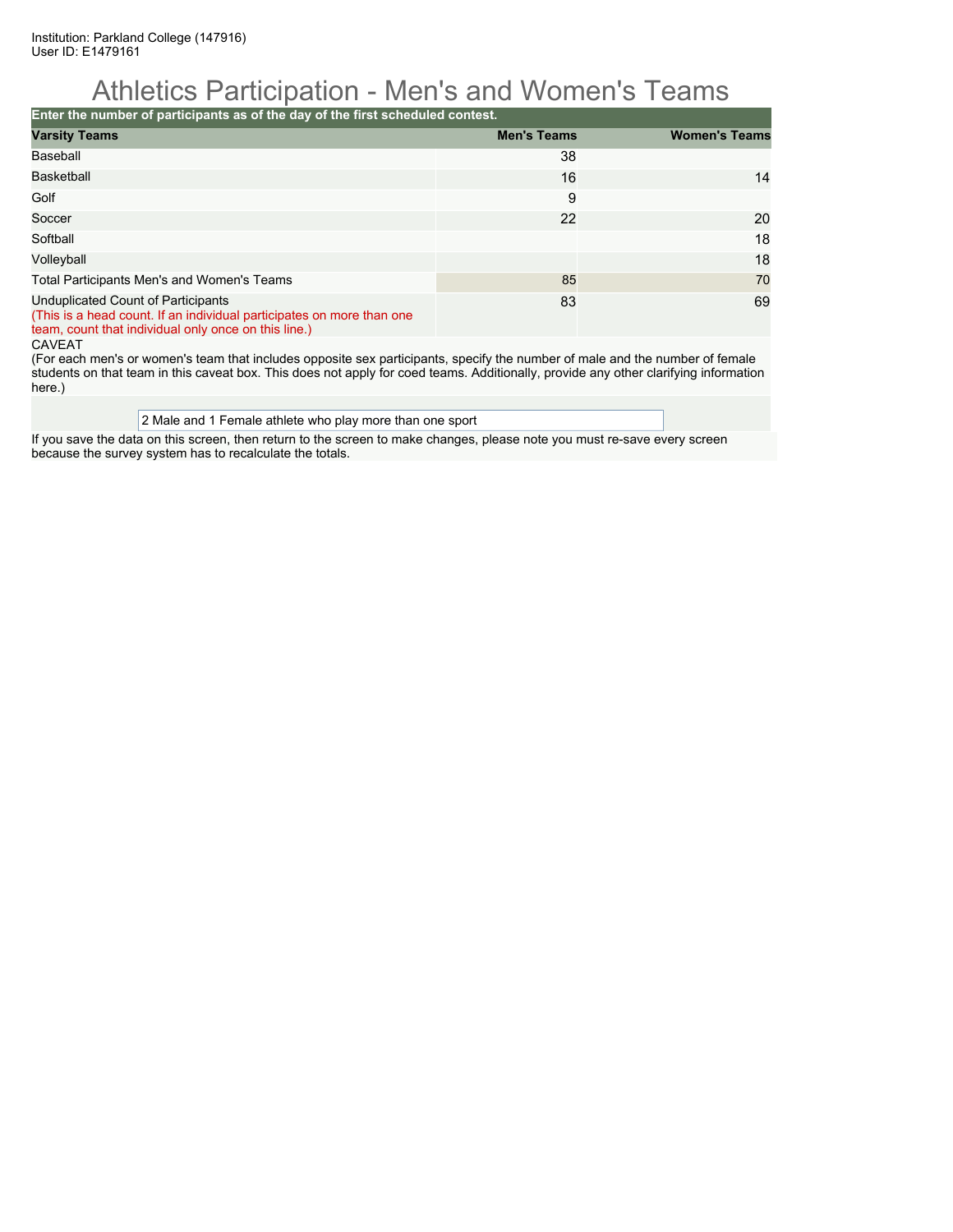## Head Coaches - Men's Teams

**For each men's team, indicate whether the head coach is male or female, was assigned to the team on a full-time or parttime basis, and whether the coach was employed by the institution on a full-time basis or on a part-time or volunteer basis, by entering a 1 in the appropriate field.**

**The Swimming and Diving (combined) fields allow up to 2 head coaches. The Track and Field and Cross Country (combined) fields allow up to 3.**

|                                | <b>Male Head Coaches</b><br><b>Female Head Coaches</b> |                                                                           |                                      |                                       |                         |                                                                                       |                                      |                                                      |                          |
|--------------------------------|--------------------------------------------------------|---------------------------------------------------------------------------|--------------------------------------|---------------------------------------|-------------------------|---------------------------------------------------------------------------------------|--------------------------------------|------------------------------------------------------|--------------------------|
| Varsity<br>Teams               | a<br>Full-Time<br>Basis                                | Assigned Assigned to<br>to Team on Team on a<br>Part-Time<br><b>Basis</b> | Full-Time<br>Institution<br>Employee | Part-Time<br>Employee or<br>Volunteer | a<br>Full-Time<br>Basis | Assigned Assigned to<br>Institution to Team on Team on a<br>Part-Time<br><b>Basis</b> | Full-Time<br>Institution<br>Employee | Part-Time<br>Institution<br>Employee or<br>Volunteer | Total<br>Head<br>Coaches |
| Baseball                       |                                                        |                                                                           |                                      | 0                                     | 0                       | O                                                                                     | 0                                    | $\Omega$                                             |                          |
| <b>Basketball</b>              | 0                                                      |                                                                           | 1                                    | 0                                     | 0                       |                                                                                       | 0                                    | $\Omega$                                             |                          |
| Golf                           |                                                        |                                                                           | 0                                    |                                       | $\mathbf{0}$            |                                                                                       | 0                                    | $\mathbf{0}$                                         |                          |
| Soccer                         | O                                                      |                                                                           | $\mathbf 0$                          | 1                                     | 0                       |                                                                                       | 0                                    | $\Omega$                                             |                          |
| Coaching<br>Position<br>Totals | $\Omega$                                               |                                                                           | $\overline{2}$                       | $\overline{2}$                        | $\mathbf 0$             | 0                                                                                     | O                                    | $\mathbf 0$                                          | $\overline{4}$           |
| <b>CAVEAT</b>                  |                                                        |                                                                           |                                      |                                       |                         |                                                                                       |                                      |                                                      |                          |
|                                |                                                        |                                                                           |                                      |                                       |                         |                                                                                       |                                      |                                                      |                          |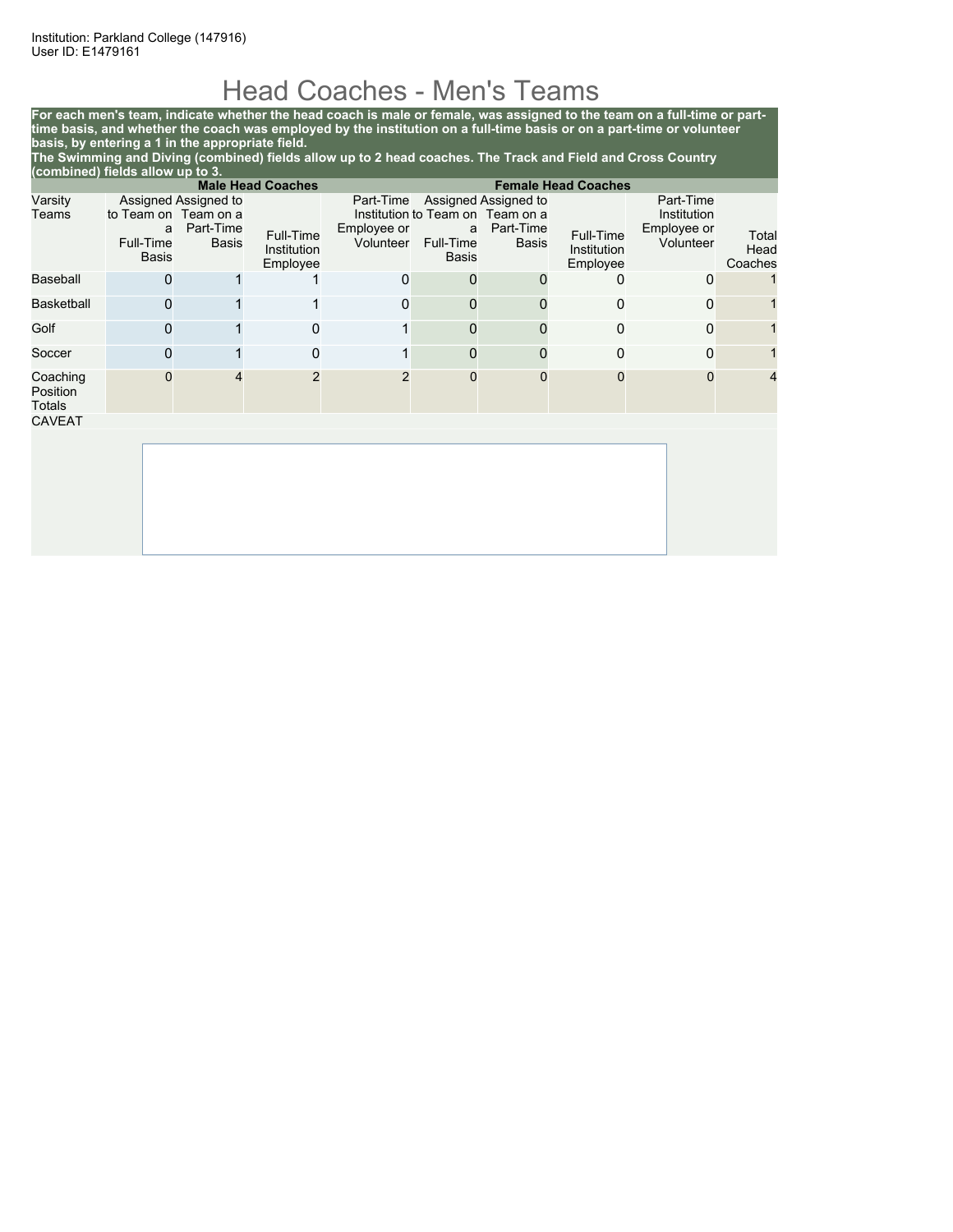# Head Coaches - Women's Teams

**For each women's team, indicate whether the head coach is male or female, was assigned to the team on a full-time or part-time basis, and whether the coach was employed by the institution on a full-time basis or on a part-time or volunteer basis, by entering a 1 in the appropriate field.**

**The Swimming and Diving (combined) fields allow up to 2 head coaches. The Track and Field and Cross Country (combined) fields allow up to 3.**

|                                | <b>Female Head Coaches</b><br><b>Male Head Coaches</b> |                                                                    |                                      |                                       |                         |                                                                                |                                      |                                                      |                          |
|--------------------------------|--------------------------------------------------------|--------------------------------------------------------------------|--------------------------------------|---------------------------------------|-------------------------|--------------------------------------------------------------------------------|--------------------------------------|------------------------------------------------------|--------------------------|
| Varsity<br>Teams               | a<br>Full-Time<br><b>Basis</b>                         | Assigned Assigned to<br>to Team on Team on a<br>Part-Time<br>Basis | Full-Time<br>Institution<br>Employee | Part-Time<br>Employee or<br>Volunteer | a<br>Full-Time<br>Basis | Assigned Assigned to<br>Institution to Team on Team on a<br>Part-Time<br>Basis | Full-Time<br>Institution<br>Employee | Part-Time<br>Institution<br>Employee or<br>Volunteer | Total<br>Head<br>Coaches |
| <b>Basketball</b>              | n                                                      |                                                                    | 0                                    | 1                                     | 0                       | O                                                                              | 0                                    | 0                                                    |                          |
| Soccer                         | O                                                      |                                                                    |                                      | 0                                     | $\mathbf{0}$            |                                                                                | $\Omega$                             | 0                                                    |                          |
| Softball                       |                                                        |                                                                    | 0                                    |                                       | $\mathbf 0$             |                                                                                | 0                                    | 0                                                    |                          |
| Volleyball                     | O                                                      |                                                                    | 0                                    |                                       | $\mathbf{0}$            |                                                                                | 0                                    | 0                                                    |                          |
| Coaching<br>Position<br>Totals |                                                        |                                                                    |                                      | 3                                     | $\mathbf 0$             | 0                                                                              | 0                                    | 0                                                    | 4                        |
| <b>CAVEAT</b>                  |                                                        |                                                                    |                                      |                                       |                         |                                                                                |                                      |                                                      |                          |
|                                |                                                        |                                                                    |                                      |                                       |                         |                                                                                |                                      |                                                      |                          |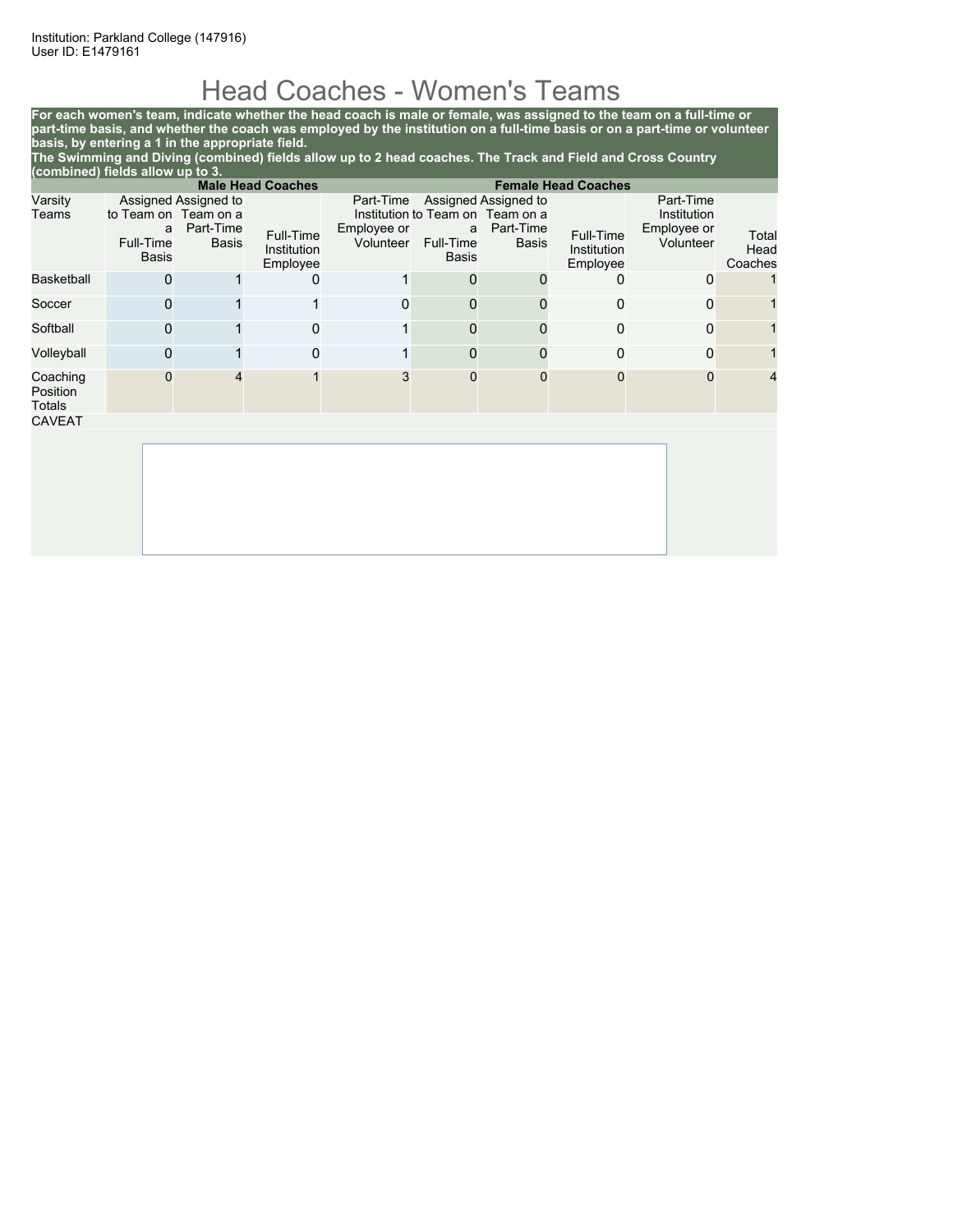# Head Coaches' Salaries - Men's and Women's Teams

| Enter only salaries and bonuses that your institution pays head coaches as compensation for coaching. Do not include<br>benefits on this screen.<br>Do not include volunteer coaches in calculating the average salary and the Full-Time Equivalent (FTE) Total.<br>For help calculating the FTE total click on the Instructions link on this screen. |                    |                      |
|-------------------------------------------------------------------------------------------------------------------------------------------------------------------------------------------------------------------------------------------------------------------------------------------------------------------------------------------------------|--------------------|----------------------|
|                                                                                                                                                                                                                                                                                                                                                       | <b>Men's Teams</b> | <b>Women's Teams</b> |
| Average Annual Institutional Salary per Head Coaching Position (for<br>coaching duties only)                                                                                                                                                                                                                                                          | 12,212             | 12.715               |
| Number of Head Coaching Positions Used to Calculate the Average                                                                                                                                                                                                                                                                                       | 4                  | 4                    |
| Number of Volunteer Head Coaching Positions (Do not include these<br>coaches in your salary or FTE calculations.)                                                                                                                                                                                                                                     | 0                  | 0                    |
| Average Annual Institutional Salary per Full-time equivalent (FTE)                                                                                                                                                                                                                                                                                    | 19,539             | 20,344               |
| Sum of Full-Time Equivalent (FTE) Positions Used to Calculate the Average                                                                                                                                                                                                                                                                             | 2.50               | 2.50                 |
| CAVEAT                                                                                                                                                                                                                                                                                                                                                |                    |                      |
|                                                                                                                                                                                                                                                                                                                                                       |                    |                      |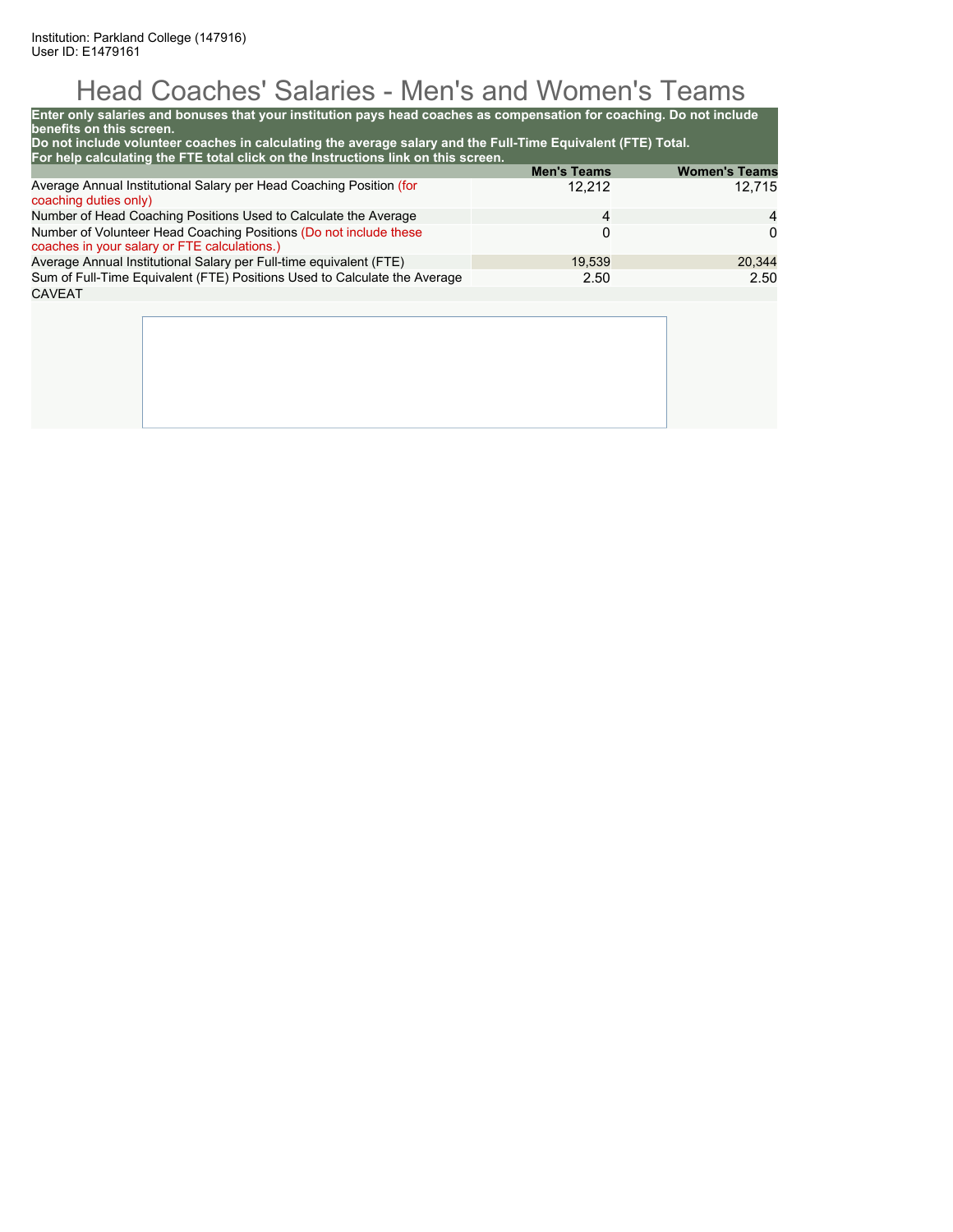# Assistant Coaches - Men's Teams

|                                | basis, by entering a 1 in the appropriate field. |                                                   |                                      | For each men's team, indicate whether the assistant coach is male or female, was assigned to the team on a full-time or<br>part-time basis, and whether the coach was employed by the institution on a full-time basis or on a part-time or volunteer |                                |                                                                                       |                                      |                                                      |                               |
|--------------------------------|--------------------------------------------------|---------------------------------------------------|--------------------------------------|-------------------------------------------------------------------------------------------------------------------------------------------------------------------------------------------------------------------------------------------------------|--------------------------------|---------------------------------------------------------------------------------------|--------------------------------------|------------------------------------------------------|-------------------------------|
|                                |                                                  |                                                   | <b>Male Assistant Coaches</b>        |                                                                                                                                                                                                                                                       |                                |                                                                                       | <b>Female Assistant Coaches</b>      |                                                      |                               |
| Varsity<br>Teams               | to Team on Team on a<br>a<br>Full-Time<br>Basis  | Assigned Assigned to<br>Part-Time<br><b>Basis</b> | Full-Time<br>Institution<br>Employee | Part-Time<br>Employee or<br>Volunteer                                                                                                                                                                                                                 | a<br>Full-Time<br><b>Basis</b> | Assigned Assigned to<br>Institution to Team on Team on a<br>Part-Time<br><b>Basis</b> | Full-Time<br>Institution<br>Employee | Part-Time<br>Institution<br>Employee or<br>Volunteer | Total<br>Assistant<br>Coaches |
| <b>Baseball</b>                | 0                                                | 3                                                 | 0                                    | 3                                                                                                                                                                                                                                                     | 0                              |                                                                                       |                                      | 0                                                    | 3                             |
| <b>Basketball</b>              | 0                                                |                                                   | 0                                    | $\overline{2}$                                                                                                                                                                                                                                        | 0                              |                                                                                       | $\Omega$                             | 0                                                    | 2                             |
| Golf                           | 0                                                |                                                   | $\Omega$                             | $\Omega$                                                                                                                                                                                                                                              | 0                              |                                                                                       | $\Omega$                             | 0                                                    | 0                             |
| Soccer                         | 0                                                |                                                   | 0                                    |                                                                                                                                                                                                                                                       | 0                              |                                                                                       | 0                                    |                                                      |                               |
| Coaching<br>Position<br>Totals | 0                                                | 6                                                 | 0                                    | 6                                                                                                                                                                                                                                                     | 0                              | 0                                                                                     | $\Omega$                             | $\Omega$                                             | 6                             |
| <b>CAVEAT</b>                  |                                                  |                                                   |                                      |                                                                                                                                                                                                                                                       |                                |                                                                                       |                                      |                                                      |                               |
|                                |                                                  |                                                   |                                      |                                                                                                                                                                                                                                                       |                                |                                                                                       |                                      |                                                      |                               |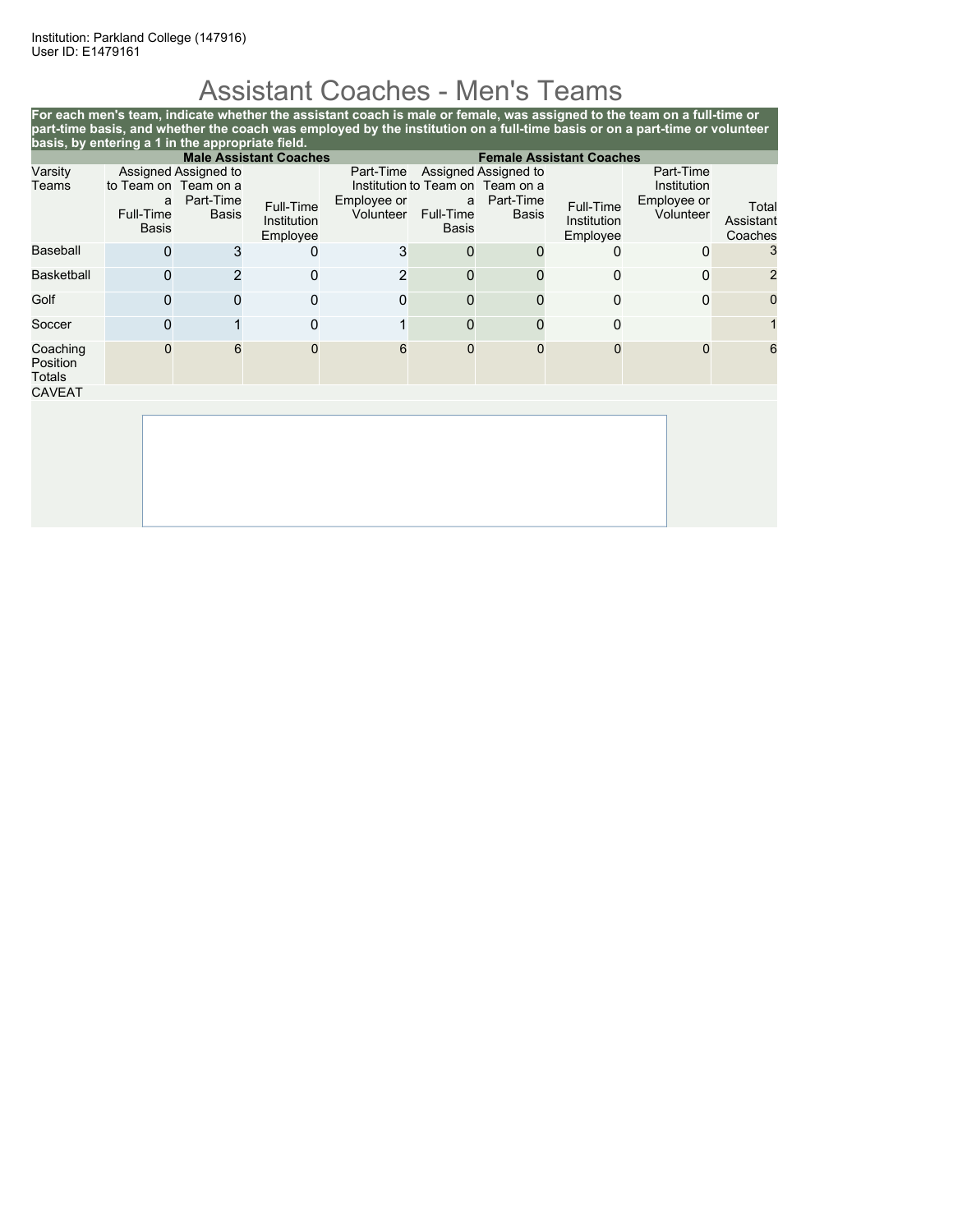# Assistant Coaches - Women's Teams

**For each women's team, indicate whether the assistant coach is male or female, was assigned to the team on a full-time or part-time basis, and whether the coach was employed by the institution on a full-time basis or on a part-time or volunteer basis, by entering a 1 in the appropriate field. Male Assistant Coaches Female Assistant Coaches** Varsity Teams Assigned Assigned to to Team on Team on a a Part-Time Full-Time Basis Basis Full-Time Institution Employee Part-Time Assigned Assigned to Institution to Team on Team on a Employee or Volunteer a Part-Time Full-Time Basis Basis Full-Time Institution Employee Part-Time Institution Employee or ployee or<br>Volunteer Assistant Assistant Coaches Basketball 0 3 0 3 0 1 0 1 4 Soccer 0 1 0 1 0 1 0 1 2 Softball 0 1 0 1 0 1 2 Volleyball 0 1 0 1 0 2 0 2 3 Coaching Position Totals 0 6 0 6 0 5 0 5 11 CAVEAT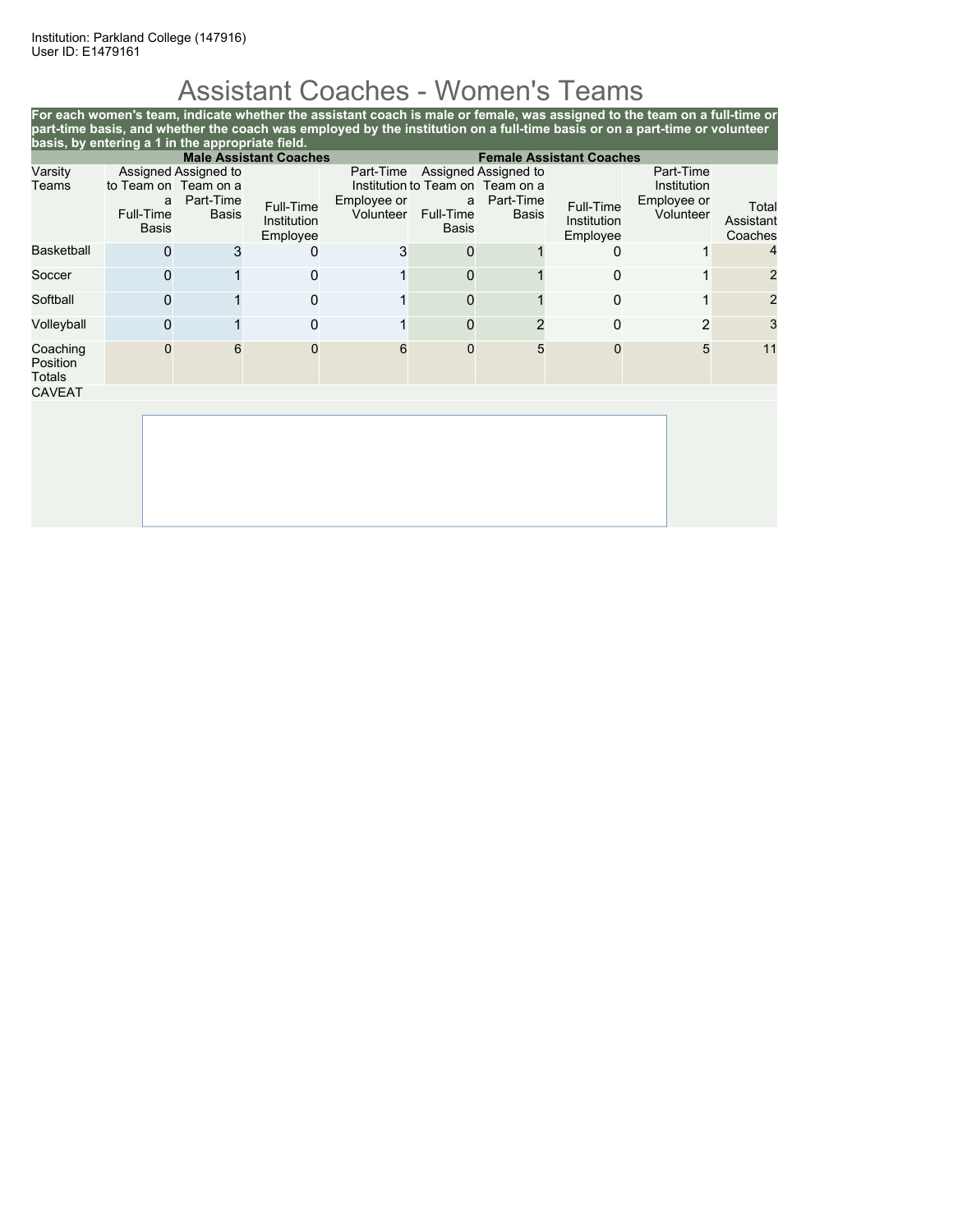# Assistant Coaches' Salaries - Men's and Women's Teams

| Enter only salaries and bonuses that your institution pays assistant coaches as compensation for coaching. Do not<br>include benefits on this screen.<br>Do not include volunteer coaches in calculating the average salary and the Full-Time Equivalent (FTE) Total.<br>For help calculating the FTE total click on the Instructions link on this screen. |                             |                               |
|------------------------------------------------------------------------------------------------------------------------------------------------------------------------------------------------------------------------------------------------------------------------------------------------------------------------------------------------------------|-----------------------------|-------------------------------|
| Average Annual Institutional Salary per Assistant Coaching Position (for                                                                                                                                                                                                                                                                                   | <b>Men's Teams</b><br>5.400 | <b>Women's Teams</b><br>5.400 |
| coaching duties only)<br>Number of Assistant Coaching Positions Used to Calculate the Average                                                                                                                                                                                                                                                              | 4                           | 5                             |
| Number of Volunteer Assistant Coaching Positions (Do not include these<br>coaches in your salary or FTE calculations.)                                                                                                                                                                                                                                     | 2                           | 6                             |
| Average Annual Institutional Salary per Full-time equivalent (FTE)                                                                                                                                                                                                                                                                                         | 14.400                      | 18,000                        |
| Sum of Full-Time Equivalent (FTE) Positions Used to Calculate the Average                                                                                                                                                                                                                                                                                  | 1.50                        | 1.50                          |
| <b>CAVEAT</b>                                                                                                                                                                                                                                                                                                                                              |                             |                               |
|                                                                                                                                                                                                                                                                                                                                                            |                             |                               |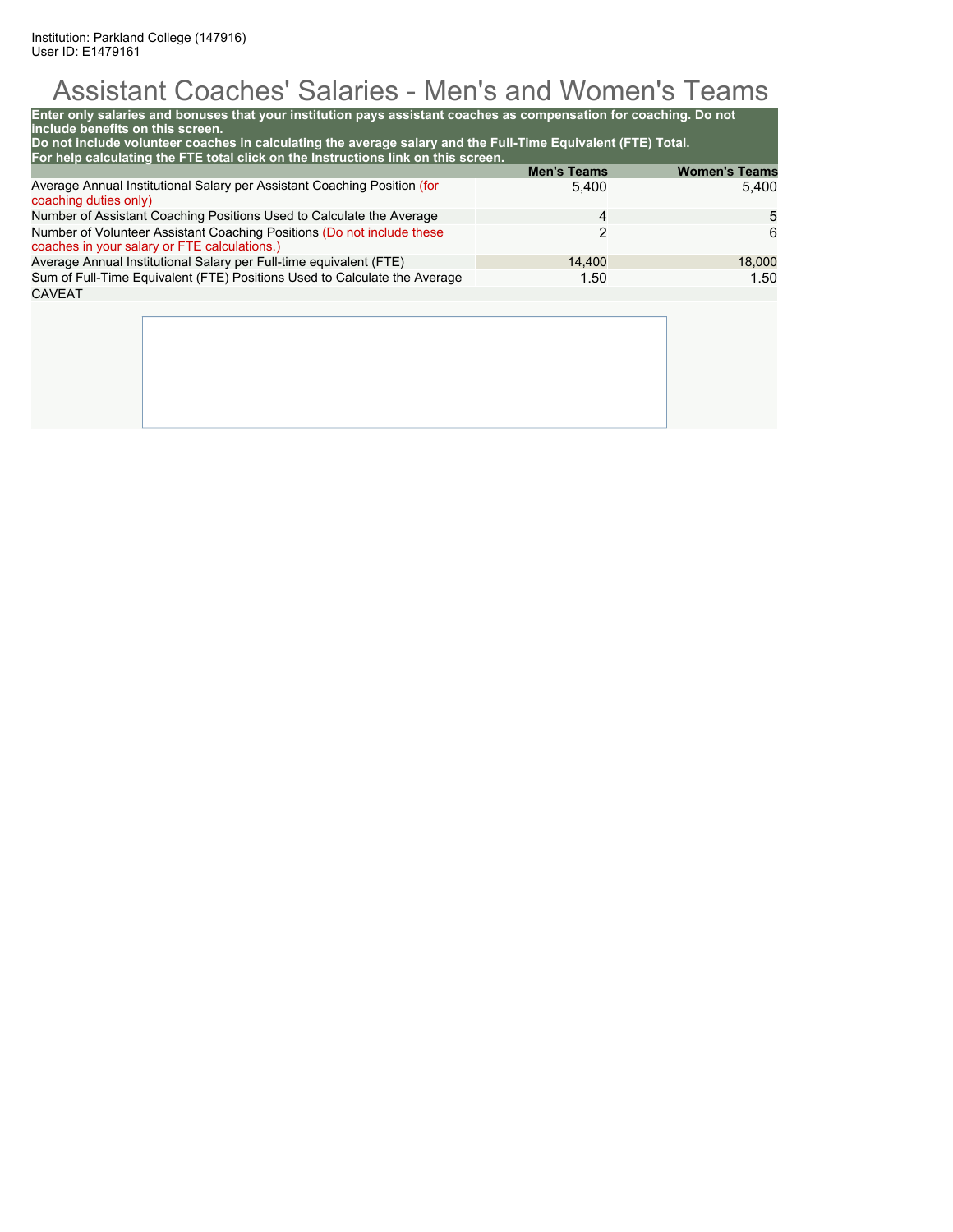#### Athletically Related Student Aid - Men's and Women's **Teams**

| not have any aid to report, enter a 0. | Athletically related student aid is any scholarship, grant, or other form of financial assistance, offered by an institution,<br>the terms of which require the recipient to participate in a program of intercollegiate athletics at the institution. Other<br>student aid, of which a student-athlete simply happens to be the recipient, is not athletically related student aid. If you do |                      |              |
|----------------------------------------|------------------------------------------------------------------------------------------------------------------------------------------------------------------------------------------------------------------------------------------------------------------------------------------------------------------------------------------------------------------------------------------------|----------------------|--------------|
|                                        | <b>Men's Teams</b>                                                                                                                                                                                                                                                                                                                                                                             | <b>Women's Teams</b> | <b>Total</b> |
| Amount of Aid                          | 189.420                                                                                                                                                                                                                                                                                                                                                                                        | 189.420              | 378,840      |
| Ratio (percent)                        | 50                                                                                                                                                                                                                                                                                                                                                                                             | 50                   | 100%         |
| <b>CAVEAT</b>                          |                                                                                                                                                                                                                                                                                                                                                                                                |                      |              |
|                                        |                                                                                                                                                                                                                                                                                                                                                                                                |                      |              |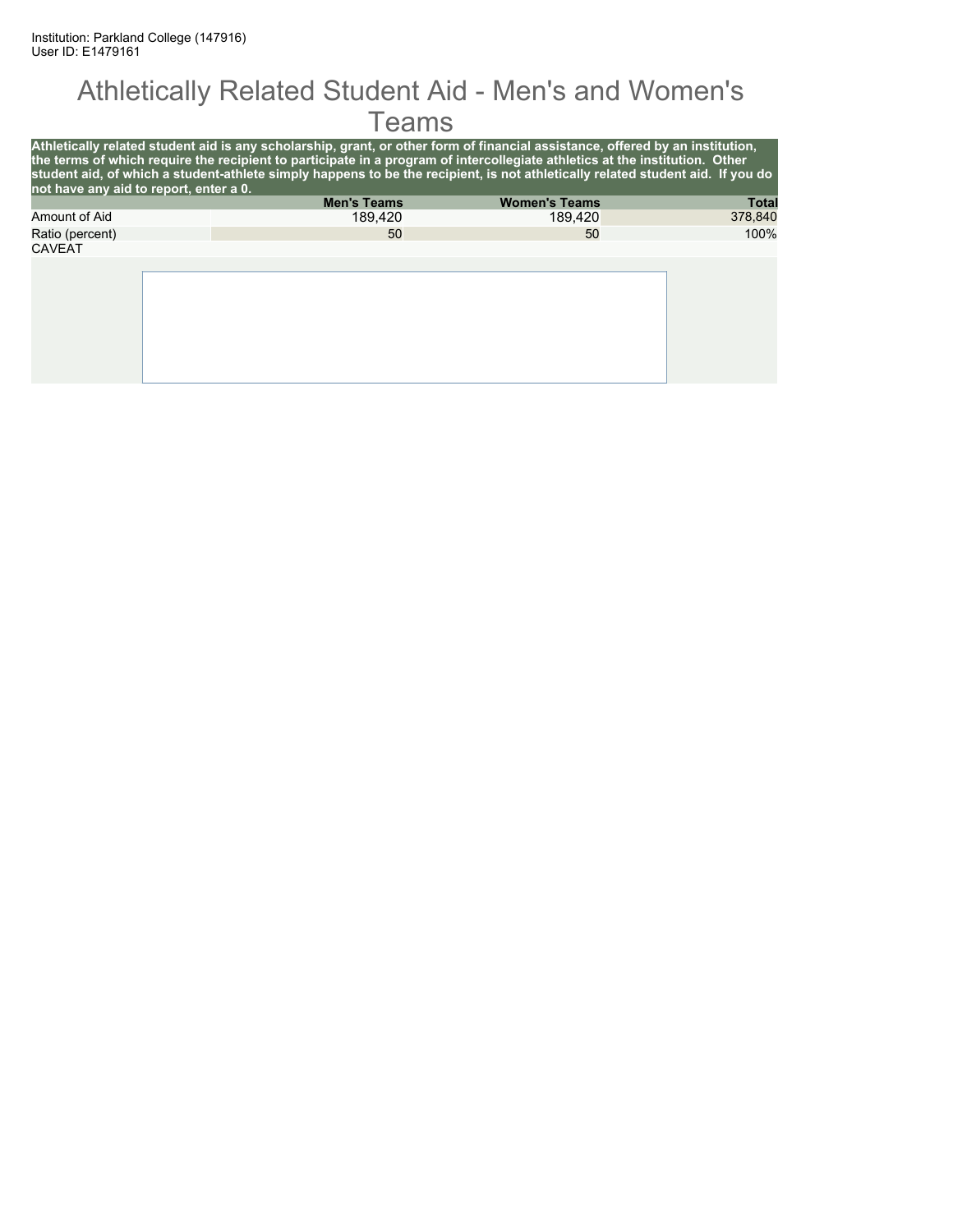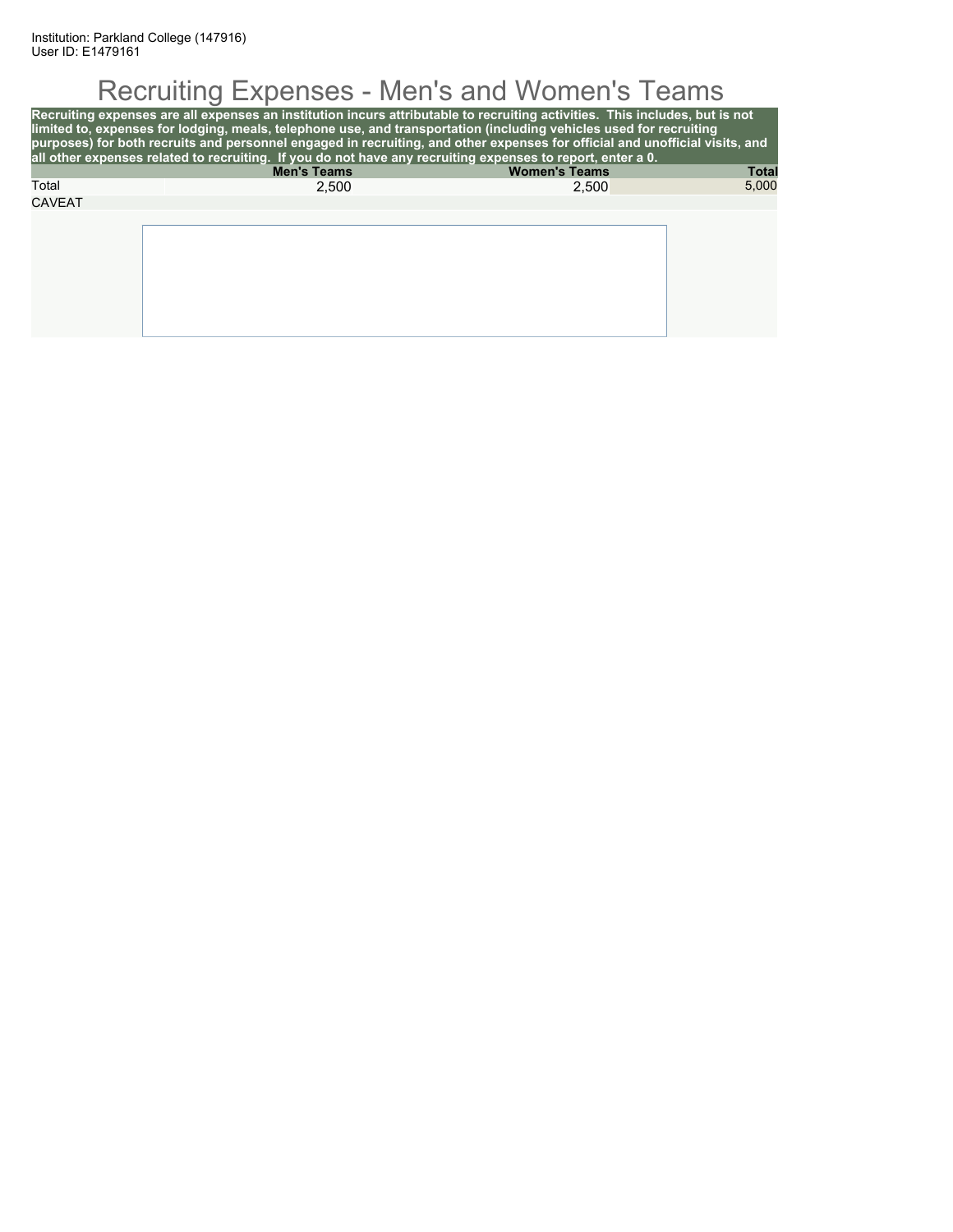#### Operating (Game-Day) Expenses - Men's and Women's Teams by Team

**Operating expenses are all expenses an institution incurs attributable to home, away, and neutral-site intercollegiate athletic contests (commonly known as "game-day expenses"), for (A) Lodging, meals, transportation, uniforms, and equipment for coaches, team members, support staff (including, but not limited to team managers and trainers), and others; and (B) Officials.**

**For a sport with a men's team and a women's team that have a combined budget, click here for special instructions. Report actual numbers, not budgeted or estimated numbers. Please do not round beyond the next dollar.**

|                                                                      |                     | <b>Men's Teams</b>                        |              |                                       | <b>Women's Teams</b>                      |              |                                                             |
|----------------------------------------------------------------------|---------------------|-------------------------------------------|--------------|---------------------------------------|-------------------------------------------|--------------|-------------------------------------------------------------|
| <b>Varsity Teams</b>                                                 | <b>Participants</b> | <b>Expenses per</b><br><b>Participant</b> |              | <b>Operating By Team Participants</b> | <b>Expenses per</b><br><b>Participant</b> |              | <b>Operating By Team Total Operating</b><br><b>Expenses</b> |
| Basketball                                                           | 16                  |                                           | 2,664 42.617 | 14                                    |                                           | 2,533 35.468 | 78,085                                                      |
| Baseball                                                             | 38                  | 2,265                                     | 86.051       |                                       |                                           |              | 86,051                                                      |
| Golf                                                                 | 9                   | 4,056                                     | 36.505       |                                       |                                           |              | 36,505                                                      |
| Soccer                                                               | 22                  |                                           | 2,016 44.347 | 20                                    | 2,209                                     | 44,188       | 88,535                                                      |
| Softball                                                             |                     |                                           |              | 18                                    |                                           | 1,899 34,182 | 34,182                                                      |
| Volleyball                                                           |                     |                                           |              | 18                                    | 3,497                                     | 62.951       | 62,951                                                      |
| <b>Total Operating</b><br>Expenses Men's and<br><b>Women's Teams</b> | 85                  |                                           | 209,520      | 70                                    |                                           | 176.789      | 386,309                                                     |
| CAVEAT                                                               |                     |                                           |              |                                       |                                           |              |                                                             |

**Note: This screen is for game-day expenses only.**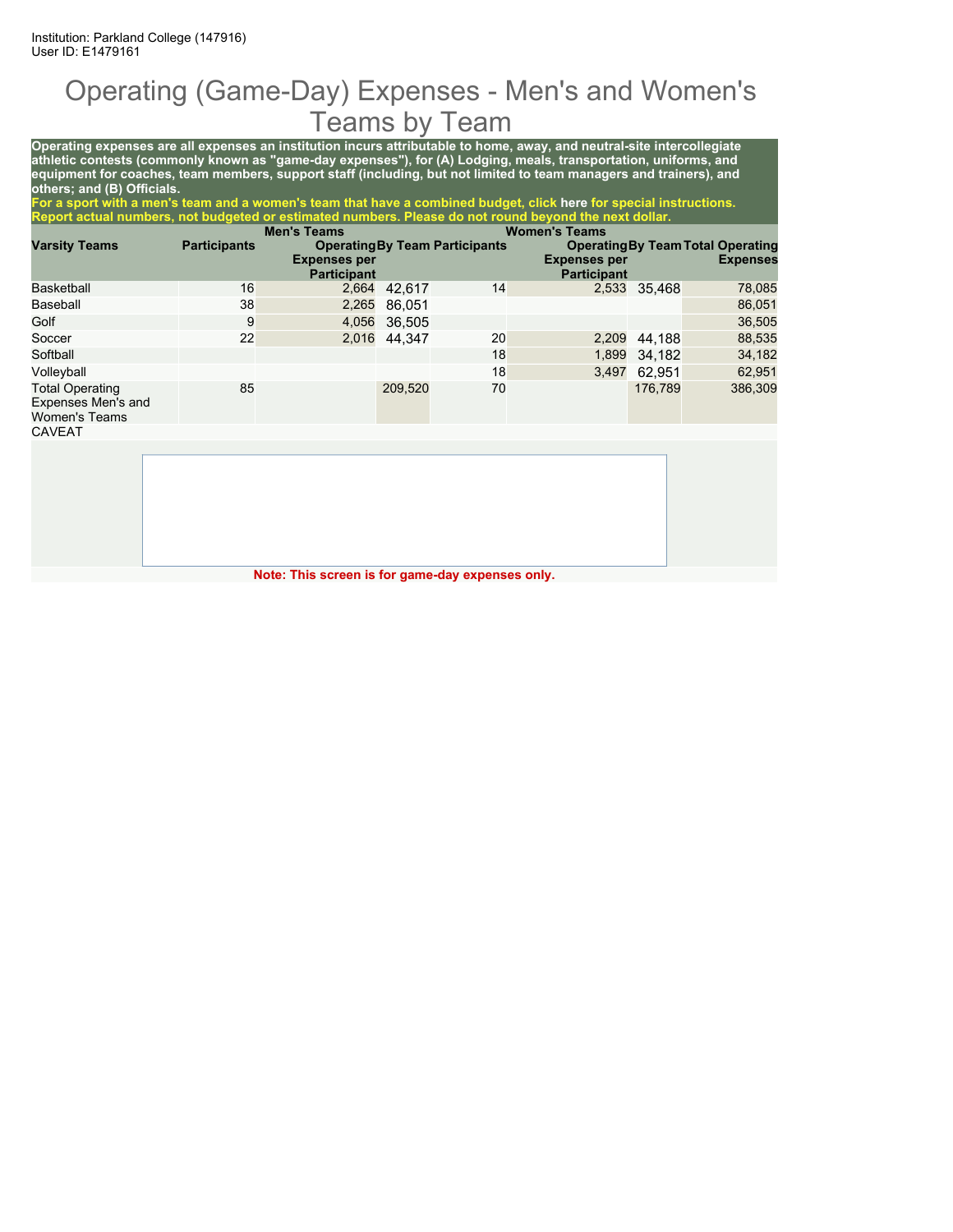# Total Expenses - Men's and Women's Teams

**Enter all expenses attributable to intercollegiate athletic activities. This includes appearance guarantees and options, athletically related student aid, contract services, equipment, fundraising activities, operating expenses, promotional activities, recruiting expenses, salaries and benefits, supplies, travel, and any other expenses attributable to intercollegiate athletic activities. Report actual numbers, not budgeted or estimated numbers. Please do not round beyond the next dollar. Varsity Teams Men's Teams Women's Teams Total** Basketball 136,731 119,678 256,409 Baseball 217,923 217,923

| Golf                                                                                         | 75.911  |         | 75,911    |
|----------------------------------------------------------------------------------------------|---------|---------|-----------|
| Soccer                                                                                       | 112,848 | 112.273 | 225,121   |
| Softball                                                                                     |         | 118.401 | 118,401   |
| Volleyball                                                                                   |         | 162.279 | 162,279   |
| Total Expenses of all Sports, Except Football and Basketball,<br>Combined                    | 406,682 | 392,953 | 799,635   |
| Total Expenses Men's and Women's Teams                                                       | 543.413 | 512,631 | 1,056,044 |
| Not Allocated by Gender/Sport (Expenses not attributable to a<br>particular sport or sports) |         |         | 285,080   |
| <b>Grand Total Expenses</b>                                                                  |         |         | 1,341,124 |
| <b>CAVEAT</b>                                                                                |         |         |           |
|                                                                                              |         |         |           |
|                                                                                              |         |         |           |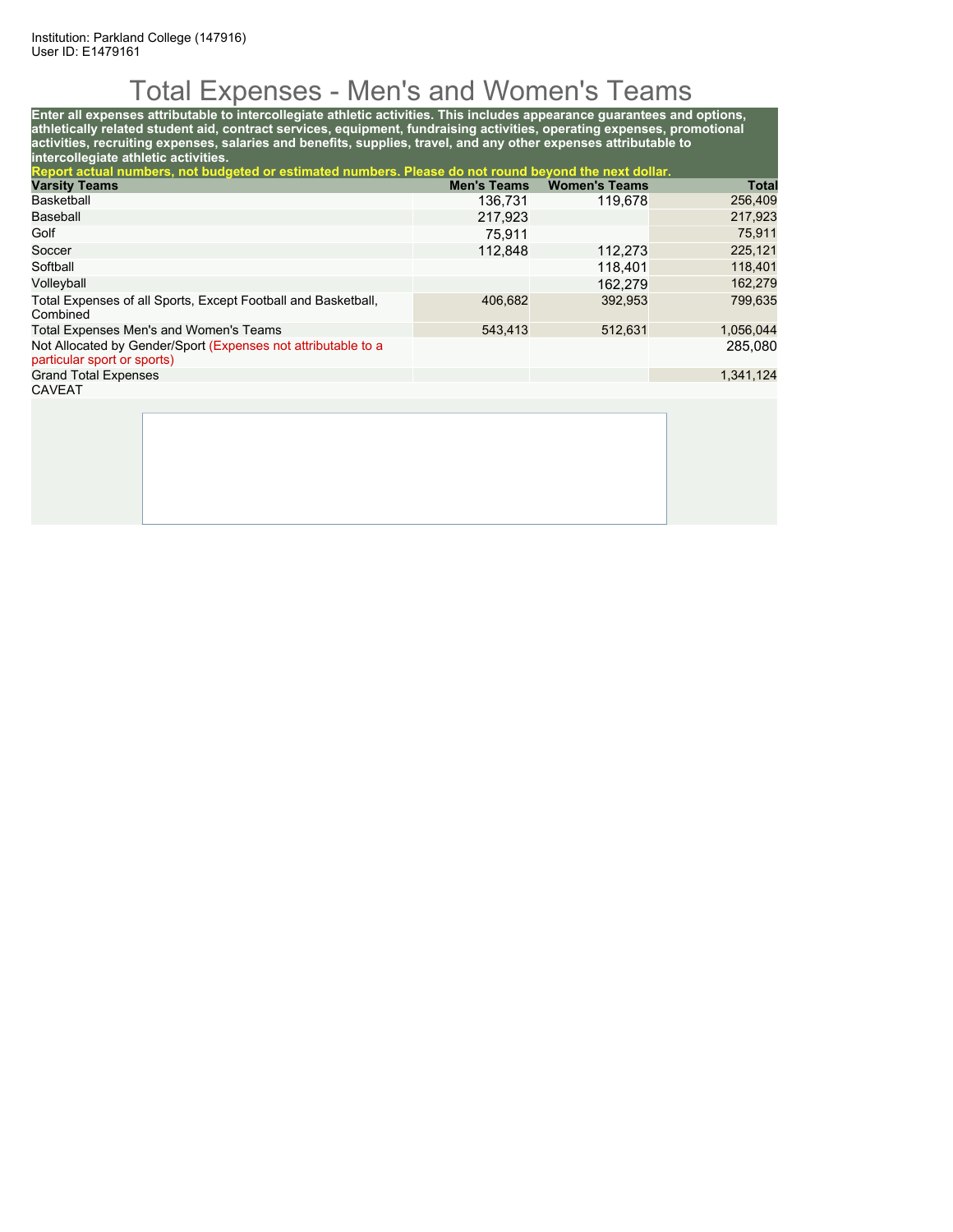# Total Revenues - Men's and Women's Teams

#### **Your total revenues must cover your total expenses.**

**Enter all revenues attributable to intercollegiate athletic activities. This includes revenues from appearance guarantees and options, an athletic conference, tournament or bowl games, concessions, contributions from alumni and others, institutional support, program advertising and sales, radio and television, royalties, signage and other sponsorships, sport camps, state or other government support, student activity fees, ticket and luxury box sales, and any other revenues attributable to intercollegiate athletic activities.**

| Report actual numbers, not budgeted or estimated numbers. Please do not round beyond the next dollar. |                    |                      |           |
|-------------------------------------------------------------------------------------------------------|--------------------|----------------------|-----------|
| <b>Varsity Teams</b>                                                                                  | <b>Men's Teams</b> | <b>Women's Teams</b> | Total     |
| Basketball                                                                                            | 139,240            | 128,544              | 267,784   |
| Baseball                                                                                              | 215.026            |                      | 215,026   |
| Golf                                                                                                  | 93.205             |                      | 93,205    |
| Soccer                                                                                                | 107.922            | 102.723              | 210,645   |
| Softball                                                                                              |                    | 116.970              | 116,970   |
| Volleyball                                                                                            |                    | 200.694              | 200,694   |
| Total Revenues of all Sports, Except Football and Basketball,<br>Combined                             | 416.153            | 420.387              | 836.540   |
| Total Revenues Men's and Women's Teams                                                                | 555.393            | 548.931              | 1,104,324 |
| Not Allocated by Gender/Sport (Revenues not attributable to a<br>particular sport or sports)          |                    |                      | 236,800   |
| Grand Total for all Teams (includes by team and not allocated by<br>qender/sport)                     |                    |                      | 1,341,124 |
| <b>CAVEAT</b>                                                                                         |                    |                      |           |
|                                                                                                       |                    |                      |           |
|                                                                                                       |                    |                      |           |
|                                                                                                       |                    |                      |           |
|                                                                                                       |                    |                      |           |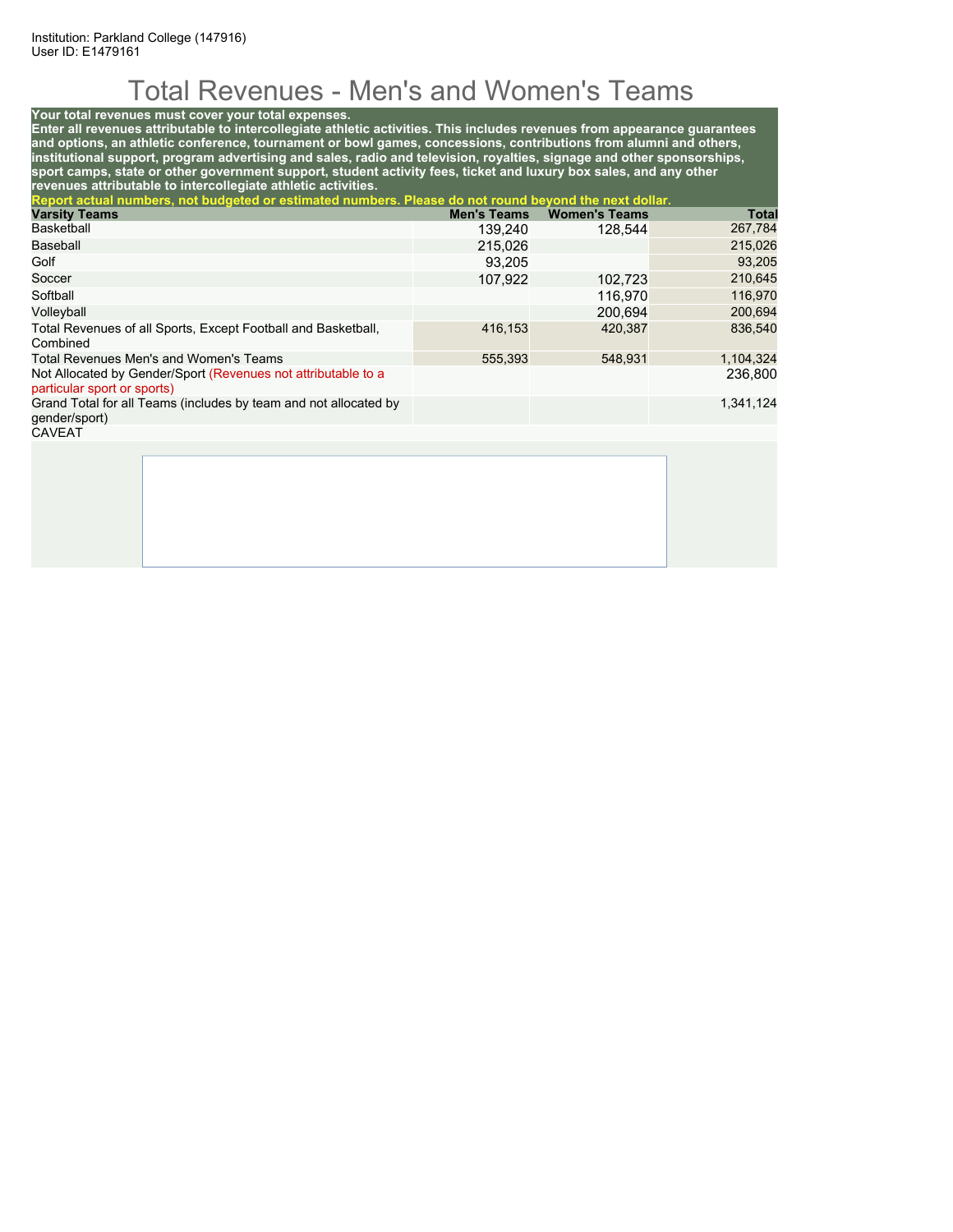### Summary - Men's and Women's Teams

**Your Grand Total Revenues must be equal to or greater than your Grand Total Expenses or you will not be able to lock**

| vour survey.                                                                |         |                                  |              |
|-----------------------------------------------------------------------------|---------|----------------------------------|--------------|
|                                                                             |         | <b>Men's Teams Women's Teams</b> | <b>Total</b> |
| 1 Total of Head Coaches' Salaries                                           | 48.848  | 50.860                           | 99,708       |
| 2 Total of Assistant Coaches' Salaries                                      | 21,600  | 27,000                           | 48,600       |
| 3 Total Salaries (Lines 1+2)                                                | 70.448  | 77.860                           | 148,308      |
| Athletically Related Student Aid<br>4                                       | 189,420 | 189.420                          | 378,840      |
| 5 Recruiting Expenses                                                       | 2.500   | 2,500                            | 5,000        |
| 6 Operating (Game-Day) Expenses                                             | 209,520 | 176,789                          | 386,309      |
| 7 Summary of Subset Expenses (Lines 3+4+5+6)                                | 471.888 | 446.569                          | 918.457      |
| 8 Total Expenses for Teams                                                  | 543,413 | 512,631                          | 1,056,044    |
| 9 Total Expenses for Teams Minus Subset Expenses (Line 8 – Line 7)          | 71,525  | 66.062                           | 137.587      |
| 10 Not Allocated Expenses                                                   |         |                                  | 285,080      |
| 11 Grand Total Expenses (Lines 8+10)                                        |         |                                  | 1,341,124    |
| 12 Total Revenues for Teams                                                 | 555,393 | 548.931                          | 1,104,324    |
| 13 Not Allocated Revenues                                                   |         |                                  | 236,800      |
| 14 Grand Total Revenues (Lines 12+13)                                       |         |                                  | 1,341,124    |
| 15 Total Revenues for Teams minus Total Expenses for Teams (Line 12-Line 8) | 11,980  | 36,300                           | 48,280       |
| 16 Grand Total Revenues Minus Grand Total Expenses (Line 14- Line 11)       |         |                                  | 0            |

To return to a data entry screen, click on the link in the Navigation Menu.

To proceed to the Supplemental Information screen, click on the link in the Navigation Menu or click on the "Next" button on this screen.